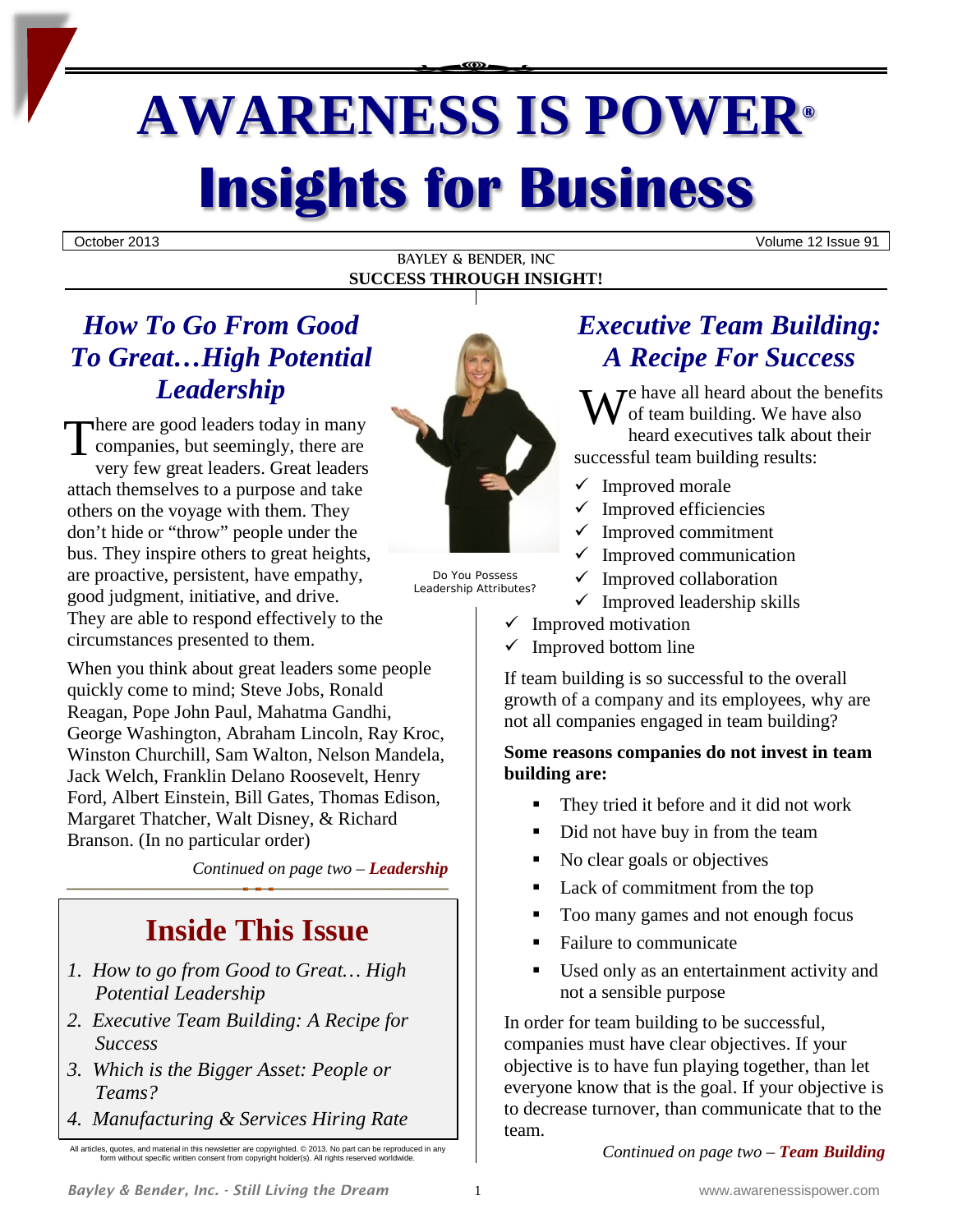#### *Continued from page one – Leadership*

Great leaders are the ones that change, an industry, the community, the company, the world. They have some common attributes that help take them to the next level.

Here are some key attributes that great leaders possess:

- Clear vision, purpose and values
- Self-awareness of strengths & weaknesses
- High Emotional Intelligence, EQ
- Strategy, determination, and execution
- Courage, persistence, resilience, and the ability to drive change
- Inspirational, engaging, responsive, & respectful
- Partnership fostering amongst diverse stakeholders, collaborative management style
- Overcoming seemingly impossible obstacles, adaptable
- Poise under fire

There are other attributes that could be included in this list that great leaders possess. To me, there is no one single approach for a successful leader. However, you can develop & enhance your leadership skills based on the list



**TEAMWORK** 

above to take you from good to great!

Look at each of the key attributes and rate yourself on a scale of 1 to 10, with 10 being the best. You may quickly see areas for improvement.

 $\checkmark$  What attributes do you look for in a high potential leader?

A professional coach can help you focus, identify, and develop yourself into a great leader.

#### *Contact us today!*

~ Written for us by our associate Gary Sorrell, Sorrell Associates, LLC. Copyright protected. All rights reserved.

*"A leader is one who knows the way, goes the way, and shows the way."* ~ John C. Maxwell

#### *Continued from page one – Team Building*

If the objective is to become the employer of choice, than make that the goal of the team building process.

Here are some tips to make your teambuilding program a success.

## **Clarify your objectives & goals** – Identify

potential improvement areas for the team to work on together. They must be

Goals

SMART and tied back to the company goals.

- **S** specific
- **M** measureable
- **A**  attainable
- **R** realistically high
- **T** time bound/trackable

#### **Examples:**

- $\checkmark$  Decrease turnover by 15%
- $\checkmark$  Improve customer satisfaction by 10%
- $\checkmark$  Increase sales by 7%
- $\checkmark$  Decrease waste by 20%

#### **Planning for team building** – Once your objectives and goals are clear, it is important to determine:

- How many participants are needed
- What positions / levels need to be involved
- Where will the team building be held (on-site / off-site / combination)
- What resources are needed (meeting rooms, printers, internet access, profiles, assessments, organization climate survey, etc…)
- When will it begin
- Set a realistic time frame
- Have a team building budget

**Understand the individuals involved including their strengths & weaknesses** – have a clear understanding of the behaviors & values of each team member. This will help utilize each person's strengths and improve his or her weaknesses.

**Have an implementation strategy** – create the implementation strategy and be sure your strategy includes regular follow up's and recognition of accomplishment.

*Continued on page three – Team Building*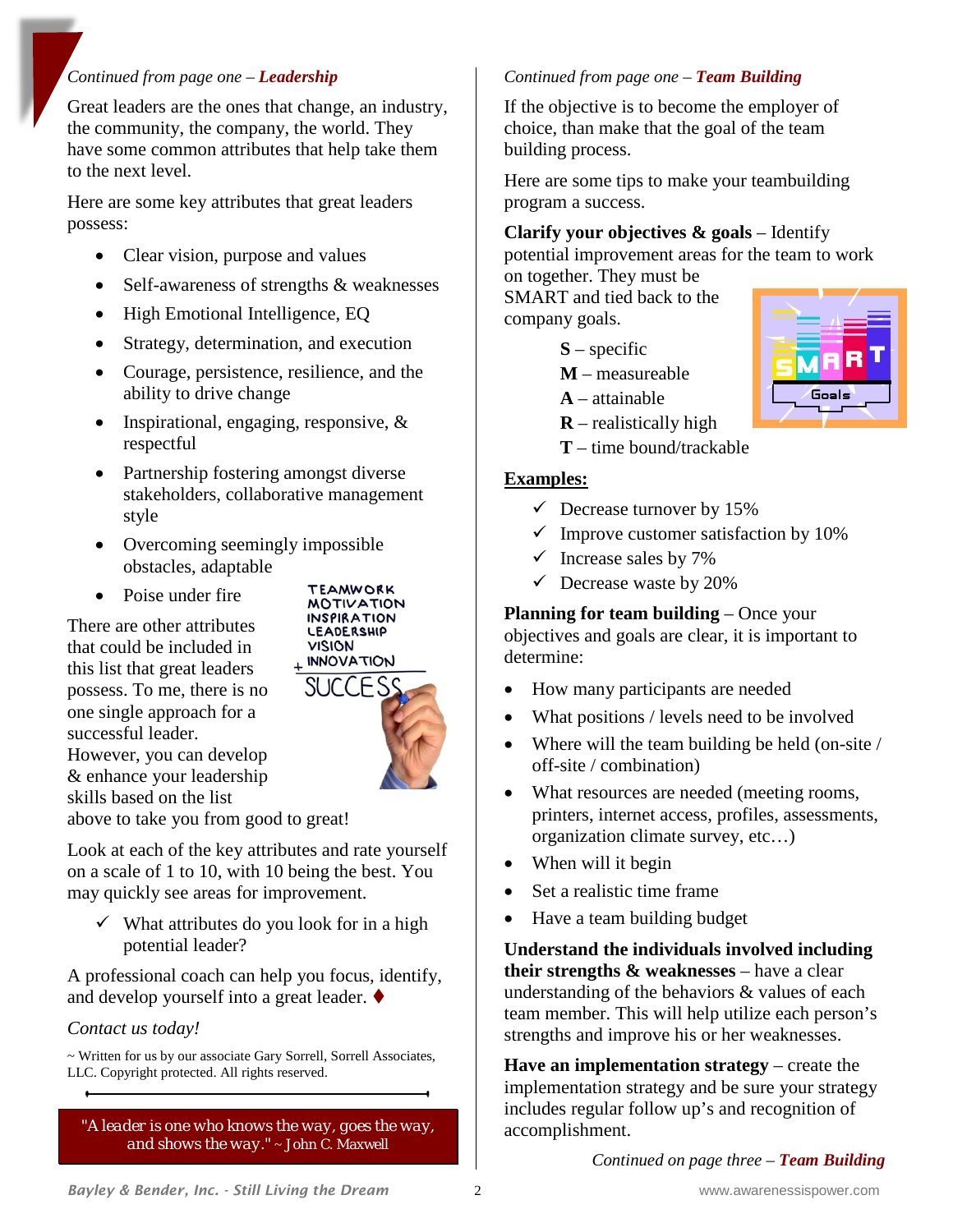#### *Continued from page two – Team Building*

When your team reaches important milestones or achieves the objectives, it is time to celebrate and recognize the success.

#### **Other things to consider but not essential:**

Outings, outdoor activities, entertainment, off-site sessions, recreational team challenges, overnight accommodations, free time, etc…



Team building can be a very rewarding experience for everyone involved and can help

bring the company closer to achieving their goals. A dedicated team will help a company be more successful and profitable as well as create a positive work environment. Planning is the key to success in order to avoid it as a "waste of time" for those involved.

*If you have any questions about how we can help you with your current team building and/or leadership needs, contact us today!*

~ Written for us by our associate Gary Sorrell, Sorrell Associates, LLC. Copyright protected worldwide. All rights reserved.

# *Which is the Bigger Asset: People or Teams?*

#### **Why You Should Re-Consider the Importance of Teams**

any will agree that people are the most important asset of an Many will agree that people are the most important asset of an organization. More importantly, however, is how well those people work together to accomplish the common goal. Whether a company has thousands of people working in various locations worldwide or just a handful working in one small office, teamwork is vital to success. So, how can you ensure that your teams are performing at their fullest potential? How do people contribute to the team differently? Have you built effective teams?

To begin answering these questions, you must learn how to really understand each member of the team to identify their work style and how it compares to others in the

group. You also need to look at the inherent strengths that each person brings to the table. Not their expertise or their background, but those things they seem to be good at just because that is who they are.

Once you understand the team members, you can not only build a team with the most effective combination of strengths, but you can also learn how to leverage each individual's strengths for a dynamic team that works at its highest potential. Only then will teams reach goals that have been unattained by individuals, work at levels of productivity no single person can achieve or impact the bottom line more effectively as a group. In fact, maybe we should revisit the assets of an organization. Perhaps TEAMS are more important than people on their own?  $\blacklozenge$ 

~ Copyright by Bill J. Bonnstetter. All rights reserved, Target Training International, Ltd.



## **Did You Know…**

Americans buy over 29 million bottles of water every year. Making all those bottles uses 17 million barrels of crude oil annually, which would be enough fuel to keep 1 million cars on the road for one year. Only 13% of those bottles are recycled. Plastic bottles take centuries to decompose—and if they are burned, they release toxic byproducts such as chlorine gas

and ash containing heavy metals.



Approximately 130,000 computers are

thrown out every day in the U.S. Over 100 million cell phones are thrown out annually.

Between 10-12% of people on earth are "lefties." Women are more likely to be right-handed than men by about 4 percentage points.

Source: RandomHistory.com



Find me on Facebook<sup>1</sup>